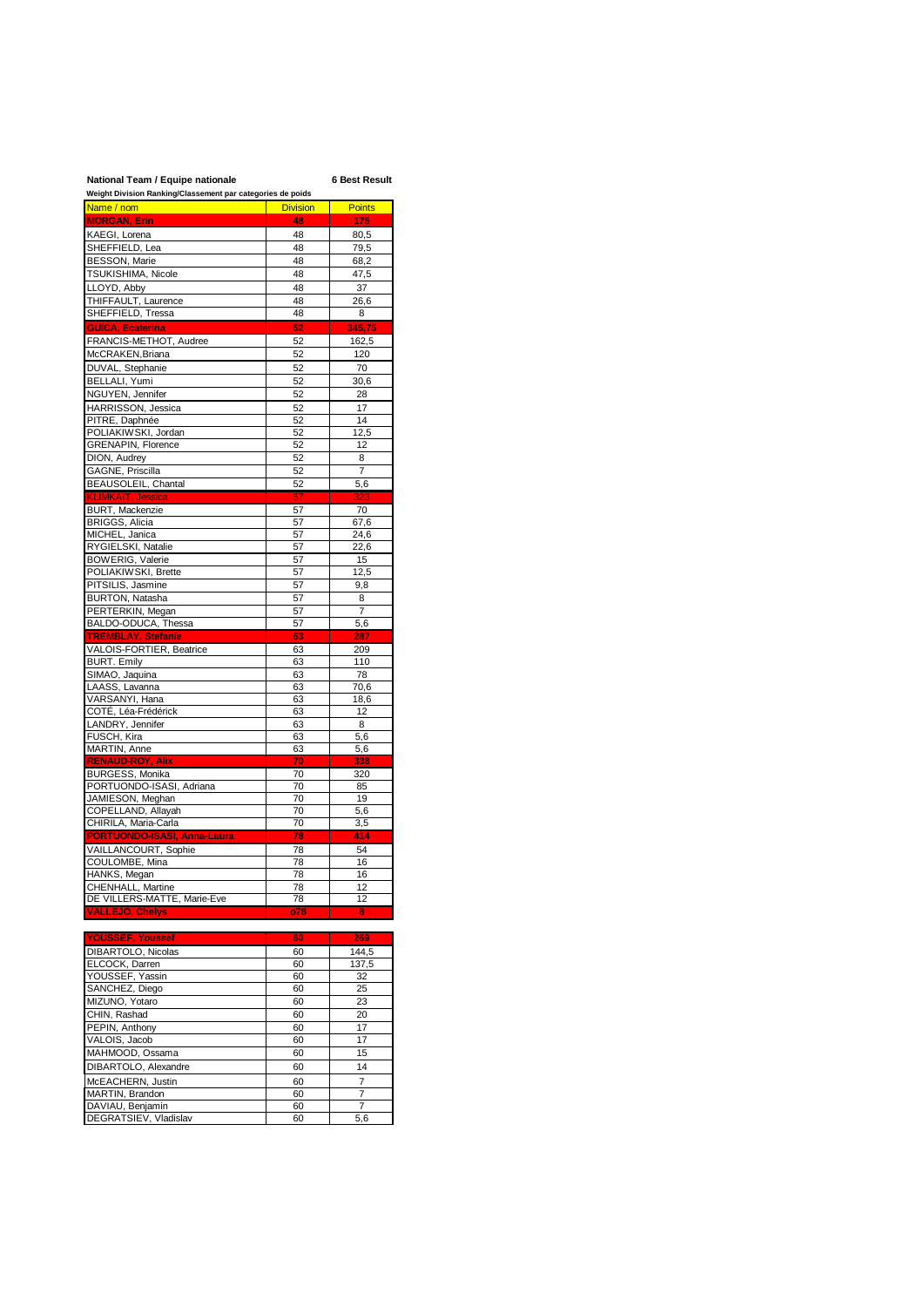| LAM, Patrick                                  | 60       | 5                     |
|-----------------------------------------------|----------|-----------------------|
| <b>GAUDREAULT, Simon</b>                      | 66       | 169,5                 |
| POKLITAR, Gueorgui                            | 66       | 38,5                  |
| BOISVERT, Jasmin                              | 66       | 22                    |
| RUSLANZANDA, Ruslan                           | 66       | 17,5                  |
| JUTEAU, Gabriel<br>TSUYUKI, Blake             | 66<br>66 | 17<br>17              |
| HALL, Colton                                  | 66       | 17                    |
| MORALES, Jeremie                              | 66       | 17                    |
| GUERTIN, Jolan                                | 66       | 14                    |
| KIM, Dimitri                                  | 66       | 12,5                  |
| EKOSKY, Damien                                | 66       | 8                     |
| GABUN, Constentin                             | 66       | 7                     |
| ROOTS, Matt<br>AYASSE, lan                    | 66       | $\overline{7}$<br>3,5 |
| ROUSSEAU, Samuel                              | 66<br>60 | 3,5                   |
| TAMIKADO, Kevin                               | 66       | $\overline{7}$        |
| SKAF, Aidan                                   | 66       | 5,6                   |
| POWELL, Bradley                               | 66       | 5                     |
| <b>GAGNÉ, Patrick</b>                         | 73       | 301                   |
| MORIN-MARTEL, Alexis                          | 73       | 243                   |
| <b>CANTIN, Patrick</b>                        | 73       | 136                   |
| FORTIN-DEMERS, Michael<br>MARTICOTTE, Vincent | 73<br>73 | 110<br>85             |
| LANGLOIS, Bradley                             | 73       | 39                    |
| SEIB, Warren                                  | 73       | 30                    |
| ST-PRIX, Dante                                | 73       | 25                    |
| VACC, Garbiel                                 | 73       | 25                    |
| CANTIN, Julien                                | 73       | 17                    |
| MARINEAU, Alex                                | 73       | 17                    |
| MENDELL, Dawson                               | 73       | 14                    |
| <b>BOUCHER, David</b>                         | 73<br>73 | 7,5                   |
| WILEY, Tait<br>RUHLYADA, Nikita               | 73       | 7<br>7                |
| <b>BURGESS, Cameron</b>                       | 73       | $\overline{7}$        |
| KENDRICK, Benjamin                            | 73       | $5,\overline{6}$      |
| <b>BURT, Zachary</b>                          | 81       | 300                   |
| MARGELIDON, Arthur                            | 81       | 190                   |
| KRIEBER-GAGNON, Louis                         | 81       | 187                   |
| GOBEIL-ST-AMAND, Olivier                      | 81       | 80                    |
| EL NAHAS, Mohab<br>SUDO, Tanner               | 81<br>81 | 65<br>48,6            |
| CAMPBELL, Ian                                 | 81       | 35,5                  |
| COTE, Maxim                                   | 81       | 26,6                  |
| COSLOVI, Dean                                 | 81       | 17                    |
| <b>CROWELL, Kyle</b>                          | 81       | 7                     |
| GRENIER, Brayden                              | 81       | 7                     |
| MARTINDALE, Bryce                             | 81       | 7                     |
| SMAZOV, Abdurakhman                           | 81       | 5                     |
| ROOTS, Drew<br><b>BURT, Jonah</b>             | 81<br>90 | 5<br>165              |
| EL NAHAS, Shady                               | 90       | 77                    |
| TURCOTTE, Jérémie                             | 90       | 60                    |
| GIRARD, Benoit                                | 90       | 35                    |
| EL NAHAS, Mohab                               | 90       | 32,5                  |
| KELEMAN, Zeljko                               | 90       | 25                    |
| CLARK, Braxton                                | 90       | 17                    |
| FILTEAU, Justin<br>SEMYROZUM, Volodymyr       | 90<br>90 | 12,6<br>12,5          |
| CLEMAS, Quinn                                 | 90       | 10                    |
| HIRAO, Joichi                                 | 90       | 10                    |
| RUSSO, Martin                                 | 90       | 8                     |
| BADAT, Thomas                                 | 90       | 7                     |
| BRUMA, Teddy                                  | 90       | $\overline{7}$        |
| HAMILTOM, Jim                                 | 90       | 7                     |
| SOZIN, Kyrylo                                 | 90       | $\overline{7}$        |
| BERIDZE, Mikhail                              | 90       | $\overline{7}$        |
| POPS, Willem<br>BREAU, Simon                  | 90<br>90 | 5,6<br>5              |
| <b>DESCHENES, Marc</b>                        | 100      | 298                   |
| ROMANOV, Andriy                               | 100      | 89                    |
| PROULX, Ryan                                  | 100      | 48                    |
| DUDAREV, Vadim                                | 100      | 40                    |
| GIRARD, Benoit                                | 100      | 22,5                  |
| ZWIERS, Stefan                                | 100      | 12,5                  |
| HUNT, Cole                                    | 100      | 12,5                  |